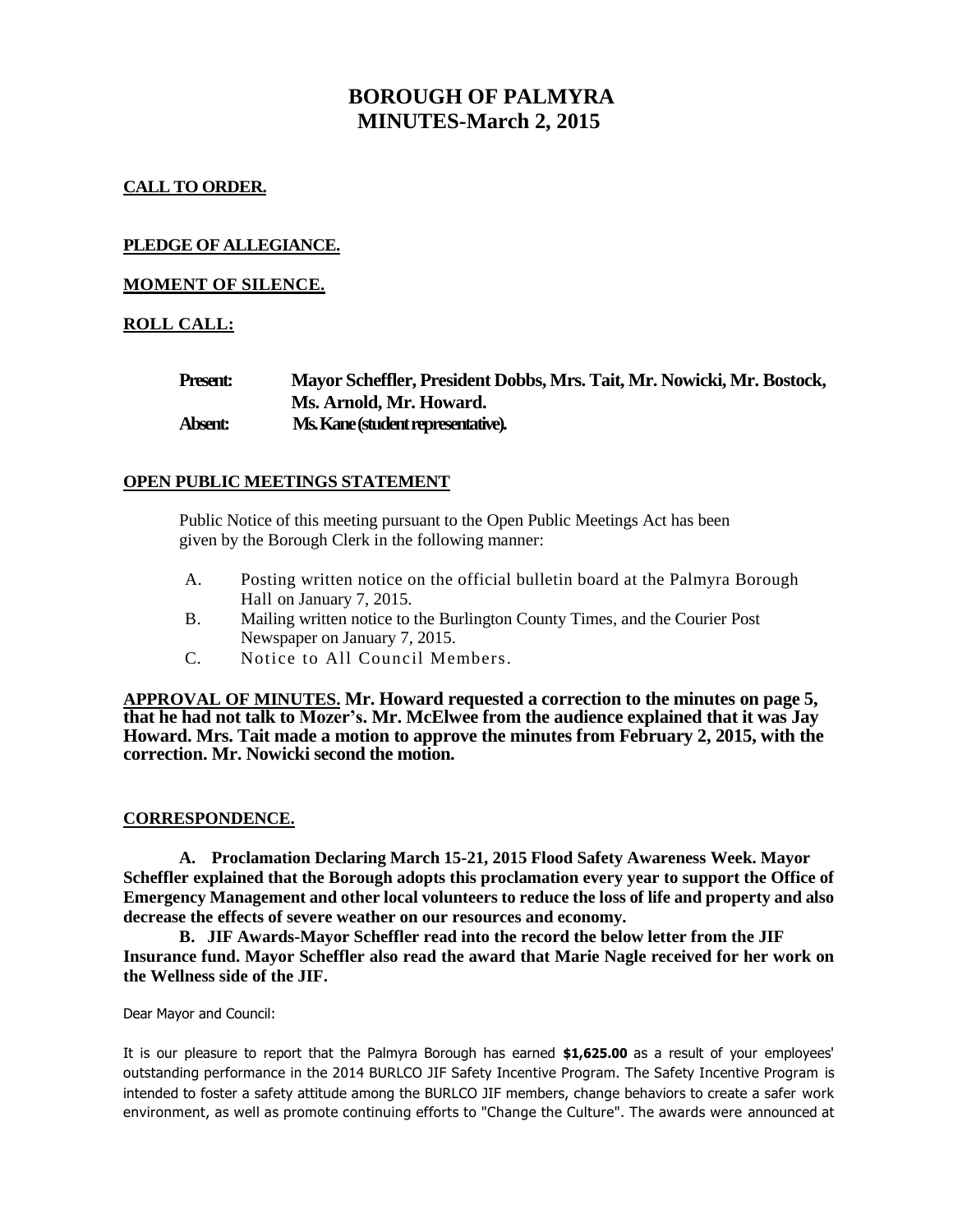our Annual Safety Kickoff Breakfast held on February 5, 2015 and are designed to recognize safety accomplishments in a variety of areas.

The Safety Incentive Program required the execution of a "Safety Contract" and the completion of various reports confirming compliance with JIF safety criteria. These reports were evaluated by the JIF Safety Director to determine your municipality's compliance with these criteria.

During 2014, members competed against a set of standards established by the Executive Safety Committee to determine their awards. The ill members were sorted into four size categories (5, M, L, XL) based upon their annual JIF Assessment. Each member competed against the established standards to determine if they either qualify or not (Pass or Fail) for a Safety Incentive Program Award.

Due to your employees' efforts, Palmyra Borough has qualified (Passed!) for reimbursement of **\$1,625.00** to be used for recognition of your employees' safety accomplishments.

We would also like to extend our *CONGRATULATIONS* to your Fund Commissioner, John Gural, your Safety Coordinator, Tracy Kilmer, and all your employees who played an important role in achieving these results. Their dedication to the principles of the JIF has enabled them **to** effectively communicate the importance of the safety program and their continuing commitment to the safety of all employees. We ask that this letter be read at your next Council Meeting to acknowledge these efforts by your employees' and make these accomplishments part of the public record.

Guidelines on how to collect your award will be sent to your Fund Commissioner and Safety Coordinator. You can find additional information about the JIF Safety Programs, Policies, and Safety Incentive Program Criteria, as well as the presentation given during the Safety Kickoff Breakfast, on the BURLCO JIF website, [www.burIcoilf.org.](http://www.buricoilf.org/)

I once again want to thank you for your involvement and congratulate you and everyone involved in the JIF safety program for making *"Safety First in Al! We Do"1*

Very truly yours, BURLINGTON COUNTY MUNICIPAL JOINT INSURANCE FUND

Paul I. Miola

Paul J. Miola, CPCU, ARM Executive Director

**C. READ ACROSS AMERICA-Proclamation. Mayor Scheffler read the proclamation into the record. Mayor Scheffler, President Dobbs, Mrs. Arnold, Chief Pearlman and several other officers read books to the students at Charles Street School.** 

#### **READ ACROSS AMERICA**

#### **MARCH 2-MARCH 6, 2015**

**WHEREAS,** the citizens of the Borough of Palmyra stand firmly committed to promoting reading as the catalyst for our students' future academic success, their preparation for America's jobs of the future, and their ability to compete in a global economy; and

**WHEREAS,** the Borough of Palmyra has provided significant leadership in the area of community involvement in the education of our youth, grounded in the principle that educational investment is the key to the community's well-being and long-term quality of life; and

**WHEREAS, NEA's** *Read Across America*, a national celebration of reading, will be conducted on March 2, 2015, the day on what would have been the 111<sup>th</sup> birthday of Theodor Seuss Geisel, better known as Dr. Seuss; and

**WHEREAS,** *Read Across America-NJ* is being conducted statewide by the New Jersey Education Association, in partnership with the New Jersey State League of Municipalities, the New Jersey Library Association, and their local affiliates across the state to promote reading and adult involvement in the education of our community's students: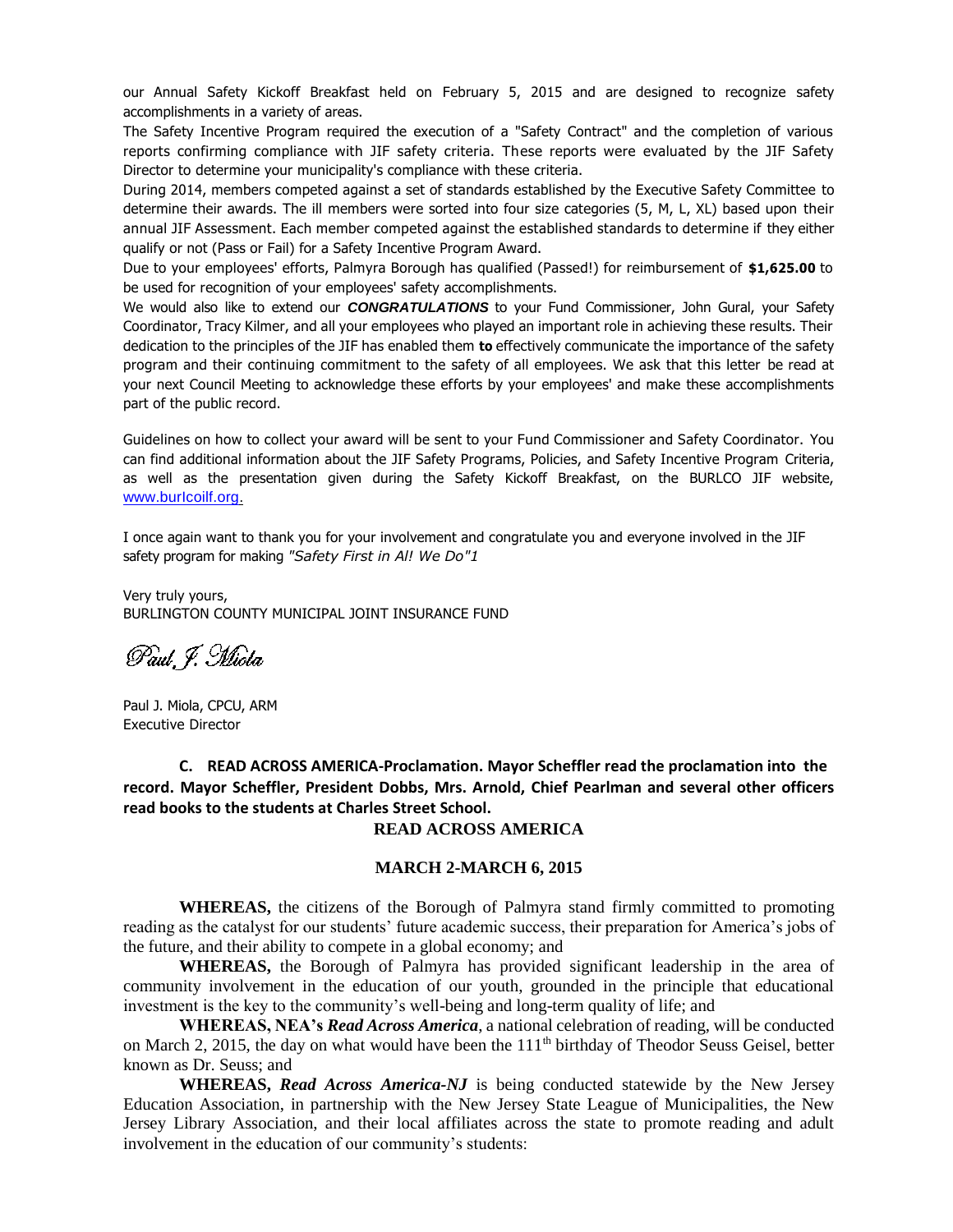**NOW, THEREFORE, BE IT RESOLVED** that Mayor Karen Scheffler calls on the citizens of the Borough of Palmyra to assure that every child is in a safe place reading together with a caring adult on March 2, 2015;

**BE IT FURTHER RESOLVED** that this body enthusiastically endorses NEA'S Read Across America and Read Across America-NJ and recommits our community to engage in programs and activities to make America's children the best readers in the world.

**D. Letter of thanks-Wounded Warrior Project. Mayor Scheffler discussed that a letter of appreciation and gratitude was received for the donation to them. Mayor Scheffler explained that they had provided to the Borough a speaker for Memorial Day.** 

**E. Thank you-Laurie Brown. The Borough received a thank you for the fruit basket that was delivered in honor of Robert Smith.**

**F. Request for leave of absence-Winifred Koch is requesting a temporary leave of absence from her position as crossing guard with the Borough. Mrs. Tait made a motion to approve the leave, Mr. Nowicki second the motion. All members present voted in favor of the motion.**

**Mayor Scheffler informed council that she was attending a meeting for the tax assessor program that the county was reviewing; at the current time Monmouth County is involved with the program.**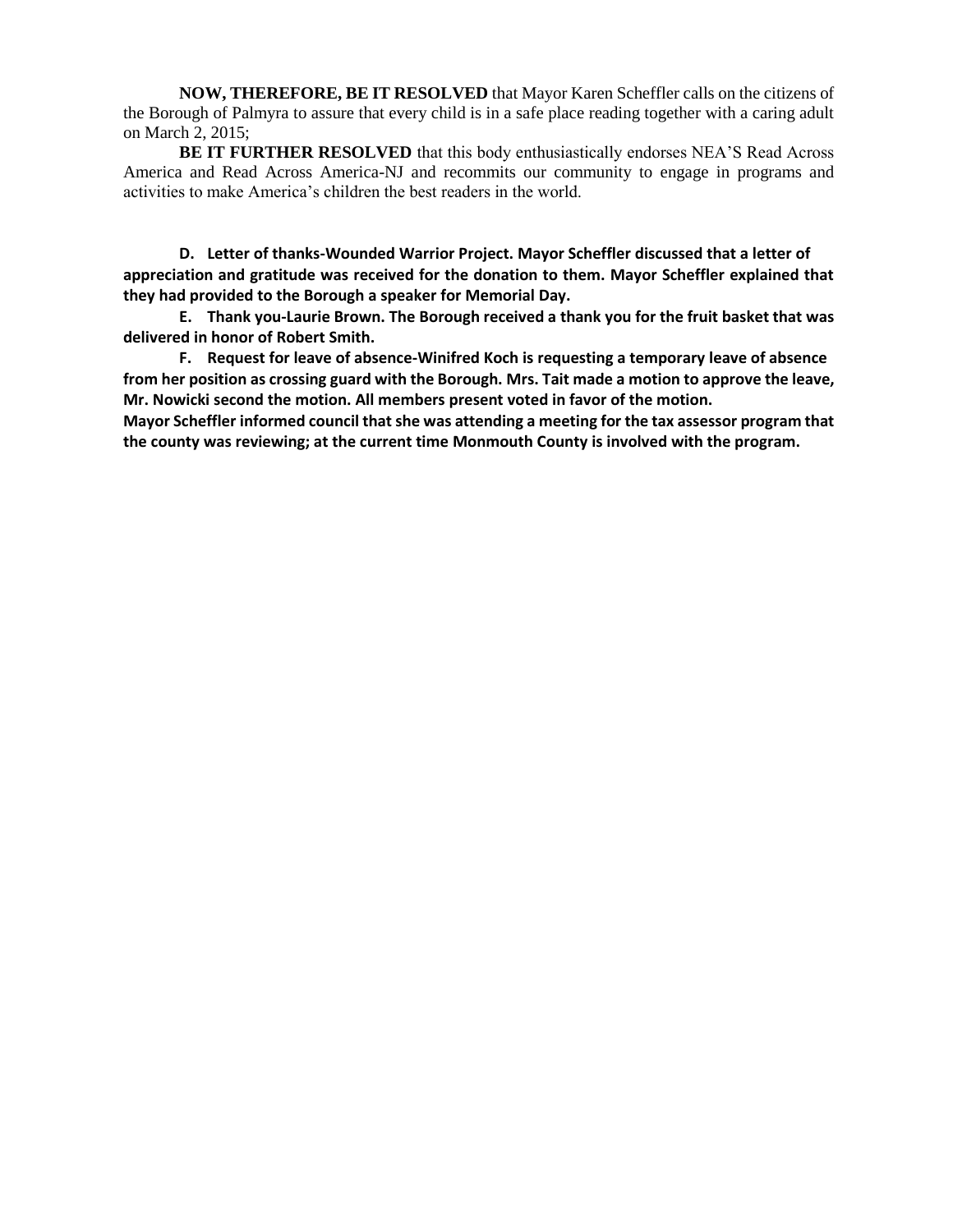#### **PROFESSIONAL UPDATES.**

**A. Environmental Resolutions-William Kirchner discussed that there is a resolution for additional engineering work for the additional work that the Borough requested for the community center and the parks. The park benches are in and will be installed as soon as the ground is no longer frozen. Mr. Kirchner reviewed his letter that he had sent to council about the stucco wall on the side of Tony's Barbershop. The stucco needs some repairs, but Mr. Kirchner explained that the depth of the repairs will not be known till the stucco is removed. There could be major water damage and Mr. Kirchner advised council that they should let the owners handle the repairs. Mr. Kirchner informed council that 7 of the 15 items listed for the sewer plant and improvements has been done and that there is a need for a second utility pump. There was a discussion on the drainage ditch and outfall. Mr. Kirchner would like to have the improvements approved so that the work can be started, there will be a change order on the next regular council agenda. Mr. Gural explained that the funds to pay for the additional projects is within the budget and also the NJEIT loan. Mr. Kirchner informed council that FEMA has indicated that some of the work should be reimbursable. Mr. Bostock inquired if a presentation to FEMA was needed. Mr. Kirchner replied that he will write it for the Office of Emergency Management and that they will pass it along to FEMA. Mr. Kirchner explained that there may become an issue on the ownership of the drainage ditch. There looks that at one time, the ditch was granted to the riverfront developer. Mr. Nowicki discussed that you cannot grant waterways. Mr. Kirchner replied that years ago the granting of the waterways was allowed. Legion Field-Mr. Nowicki informed Mr. Kirchner that at the tot lot the spinner is broken with a pole sticking out of it and that someone put an orange cone over it. Mr. Kirchner will take a look at the tot lot.** 

**B. Environmental Resources Management-Mr. Nowicki stepped down from the daises. Mr. Gural gave the report. Mr. Gural reported that there was a meeting with the DEP, Mr. Hogue, Mr. Gerkens, Mr. Paulsen and himself about the pending studies needed for remediation near the Palmyra Cove. A website will be created with CGP & H and ERM to allow redevelopers to look at the area and studies.** 

**C. CGP & H-Mr. Gerkens gave a report on the grants that are still awaiting a decision from the Dept. of Transportation. Palmyra had requested funds to implement traffic calming measures within the Broad Street Corridor, also Palmyra is seeking funds to construct an internal student drop-off road at the Charles Street school and Palmyra is requesting funding to reconstruct a portion of South Broad Street from Legion Field (Park Ave.) to Public Road. Mr. Gerkens informed council that he will be asking for a change order for the agreement with the RCA program. Normally the Chief Financial Officer reconciles the RCA accounts for Delanco RCA and Evesham RCA, but they have not been completed, so CGP &H will be doing the reconciliation for the Borough for an additional cost. The change order will be submitted for the next meeting and will not exceed \$3,000. The funds will be taken out of the RCA grant money. Mr. Nowicki returned to the daises.** 

**ORDINANCE ON FIRST READING. (public hearing March 16th).**

**A. Ordinance 2015-1, An Ordinance Amending Ordinance 2012-3 Creating The Palmyra Shade Tree Advisory Board And Establishing Rules And Regulations For Shade Trees On Borough Property And Within Borough Rights Of Way. Mr. Nowicki explained that the Shade Tree Board would be expand to six (6) members plus two (2) alternates. Mrs. Tait made a motion to adopt the ordinance on first reading, President Dobbs second the motion. At the call of the roll, the vote was:**

**AYES: President Dobbs, Mrs. Tait, Mr. Nowicki, Mr. Bostock, Ms. Arnold, Mr. Howard.**

**NAYES: None. The ordinance was adopted on first reading and will be heard on second and final reading at the regular council meeting of March 16th, 2015 at 7pm.**

**B. Ordinance 2015-2, An Ordinance Of The Borough of Palmyra Amending The Sewer**

**Usage Rates And Connection Fees. Mr. Gural explained that council can introduce the ordinance tonight by title, but that there needs to be more information. The Borough needs the water usage billing for the commercial properties which will come to the Borough in the middle of March. Mr. Nowicki discussed that at the last meeting, Mr. Gural was going to look at the issue and speak with Mr. Rosenberg about it. Mayor Scheffler explained that there is a lot of mixed use properties and that the billing needs to be clear for them. Mayor Scheffler requested no action be taken on the ordinance till the Borough has the information that is needed.** 

**Mayor Scheffler offered an apology to Mr. Reed over the comments that were published in the Burlington County Times. Mayor Scheffler explained that as a result of the article she is doing a lot of research. She has the report from the employee and needs to address some things in the office. Mayor Scheffler explained that normally the process is to turn the matter over to the committee, but Mr. Reed had mentioned at a previous**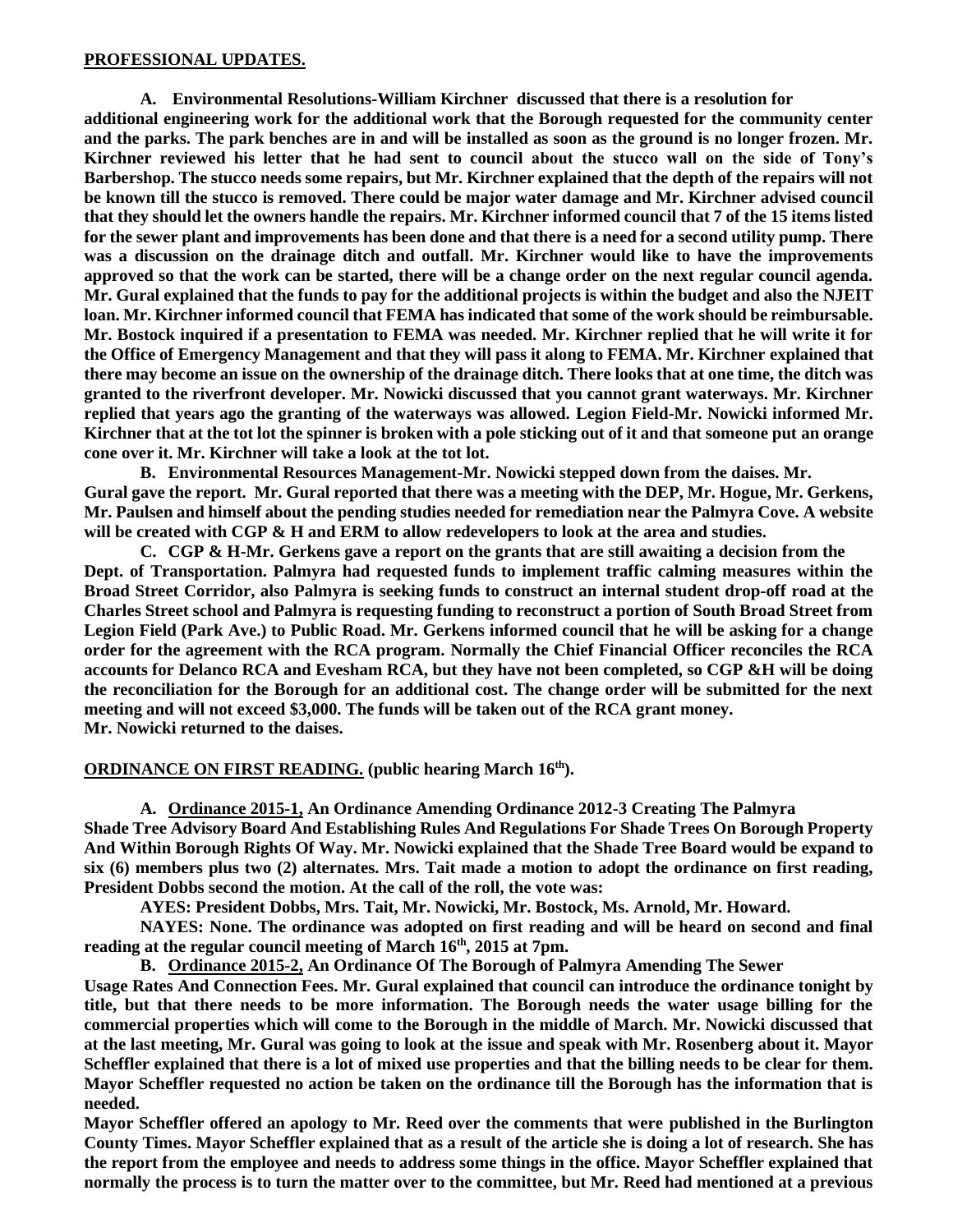**meeting that Ms. Arnold was his real estate agent and had come with him into Borough Hall about the issues. Mayor Scheffler will address the issue and review some changes to the housing department. Mr. Rosenberg discussed that the landlord litigation is discussed in close session and that council has authorized him to convene information to the landlords but he has not had a response. Mr. Rosenberg informed council that there is a telephone conference with the Judge coming up. Mayor Scheffler read parts of an email into the record from 2013---from Ms. Arnold. EMAIL**

Hello Everyone,

I have continued to gather information and have done additional research into this matter. I would like to share some thoughts and insight with all of you.

First of all, the decision to hire an attorney has to be the consensus of the group. It is not going to be an easy task we are setting forth but a journey that we all must be prepared for. It is pretty clear to see that our voices are not being considered by Council and we probably not be taken seriously until we hire

a voice. It is also evident that the Council is not going to make any of this easy for us. I can imagine the continuation of the stone walling and delays in an effort to increase our attorney fees. That being said, I feel as though we need to have the strongest voice possible to represent us. I also feel as though the voice has to be a man. Given that the majority of the interaction is going to be with John Gural and all of us being familiar with his position and personality, the counterpart that we hire has to be able to stand toe-to-toe and speak to him in his own language (I'm sure you know what I mean).

I must reiterate that whoever is chosen to represent us, be prepared to spend approx. \$20,000 if not more. It is going to be extremely important that we are in a position to finish what we start. There are a few of us that will be working directly with the attorney in assisting with documents, info and presenting perspectives from experiences from other townships and other cases. Maryann Shea and I will do the best we can to help to keep costs down by assisting the attorney in any way possible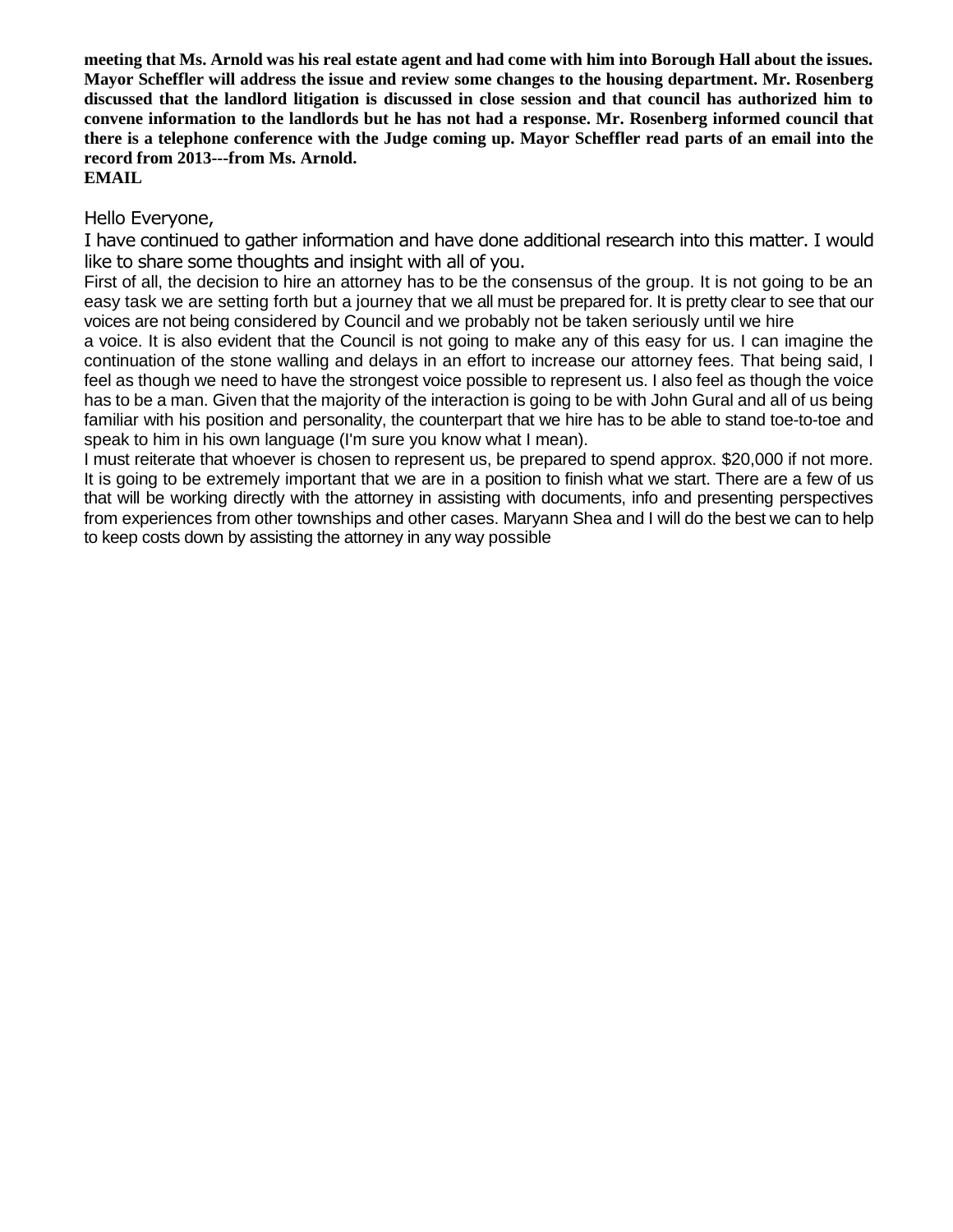**Mayor Scheffler explained that she is concerned about conflicts of Ms. Arnold being on both sides and that the Borough has spent a lot in legal fees for the litigation. Mayor Scheffler recommend that council rescind all the ordinances that deal with the rental and housing, since they are all at risk for being challenged. Mayor Scheffler explained that she is an officer of the court and that this needs to be made right. She is requesting that council introduce an ordinance to rescind all the ordinances pertaining to rental inspections and also to certificate of occupancy. Ms. Arnold inquired as to how long the Mayor has had the email and that she knew about it when Ms. Arnold offered her time in 2013 to be on the committee. Ms. Arnold discussed that she has given her all to the Borough and to Council. Ms. Arnold explain that Mayor Scheffler is constantly questioning her integrity Ms. Arnold explained that a reason why she is on council because the residents were not being listened to. Mayor Scheffler inquired if Ms. Arnold does not think it is a conflict of interest to discuss the landlord litigation after she agreed to help the landlords. Mr. Bostock discussed that his concerns if the ordinances were revoked. Mr. Bostock discussed that residents have put out a lot of money to obtain a certificate of occupancy. When he had questions about a conflict of interest he contacted the local finance board for their input. Mayor Scheffler stressed that is even more reason to rescind the ordinances and that residents were not being informed that they could sell the homes as is with a temporary certificate of occupancy. Mr. Howard inquired if Ms. Arnold is sitting on the committee did she advise the committee that she was helping the landlords. Ms. Arnold explained that the group talked about in the email does not exist and that she was not on council at the time of the emails. Mayor Scheffler discussed that the most prudent issue is to rescind the ordinances. Mayor Scheffler clarified that Mr. Reed is not a landlord and is not involved in this issue with Ms. Arnold. Mr. .Bostock inquired if the Mayor was talking about rescinding just the rental ordinance and the certificate of occupancy ordinance. Ms. Arnold left the room. Mr. Rosenberg discussed that council can introduce the ordinance by title this evening. Mr. Nowicki inquired if council want to take that approach or contact the local finance board first. Mr. Rosenberg informed council that sometimes it can take up to a year to get an answer from the finance board and also that the litigation over the ordinance is still proceeding. Borough Council can always reintroduce a new set of ordinances or the same ordinances. Mr. Bostock made a motion to adopt the ordinance on first reading, Mr. Howard second the motion. At the call of the roll, the vote was:**

**AYES: President Dobbs, Mrs. Tait, Mr. Nowicki, Mr. Bostock, Mr. Howard**

**NAYES: None. The ordinance was adopted on first reading and will be heard on second and final reading after a public hearing at the council meeting of March 16, 2015.** 

**Mr. Bostock made a motion to have Boroughs Conflict Attorney contact the Local Finance Board on the matter of conflict with Ms. Arnold, President Dobbs second the motion. All members present voted in favor of the motion.** 

**Ms. Arnold returned to the meeting.** 

**RESOLUTIONS- Consent Agenda- Resolution 2015-52 to Resolution 2015-68 will be enacted as a single motion, if any resolution needs additional discussion it will be removed from the consent agenda and voted on separately. Mr. Bostock requested that Resolution 2015-64, be pulled from the consent agenda. President Dobbs requested that 2015-68 be removed from the consent agenda. President Dobbs made a motion to approve Resolutions 2015-52-2015-63 and Resolution 2015-65- 2015-67, Mrs. Tait second the motion. At the call of the roll, the vote was:**

**AYES: President Dobbs, Mrs. Tait, Mr. Nowicki, Mr. Bostock, Ms. Arnold, Mr.** 

**Howard.**

**NAYES: None.** 

**President Dobbs made a motion to approve Resolution 2015-64, Mr. Nowicki second the motion. At the call of the roll, the vote was:**

> **AYES: President Dobbs, Mrs. Tait, Mr. Nowicki, Ms. Arnold, Mr. Howard. NAYES: None. ABSTAIN: Mr. Bostock.**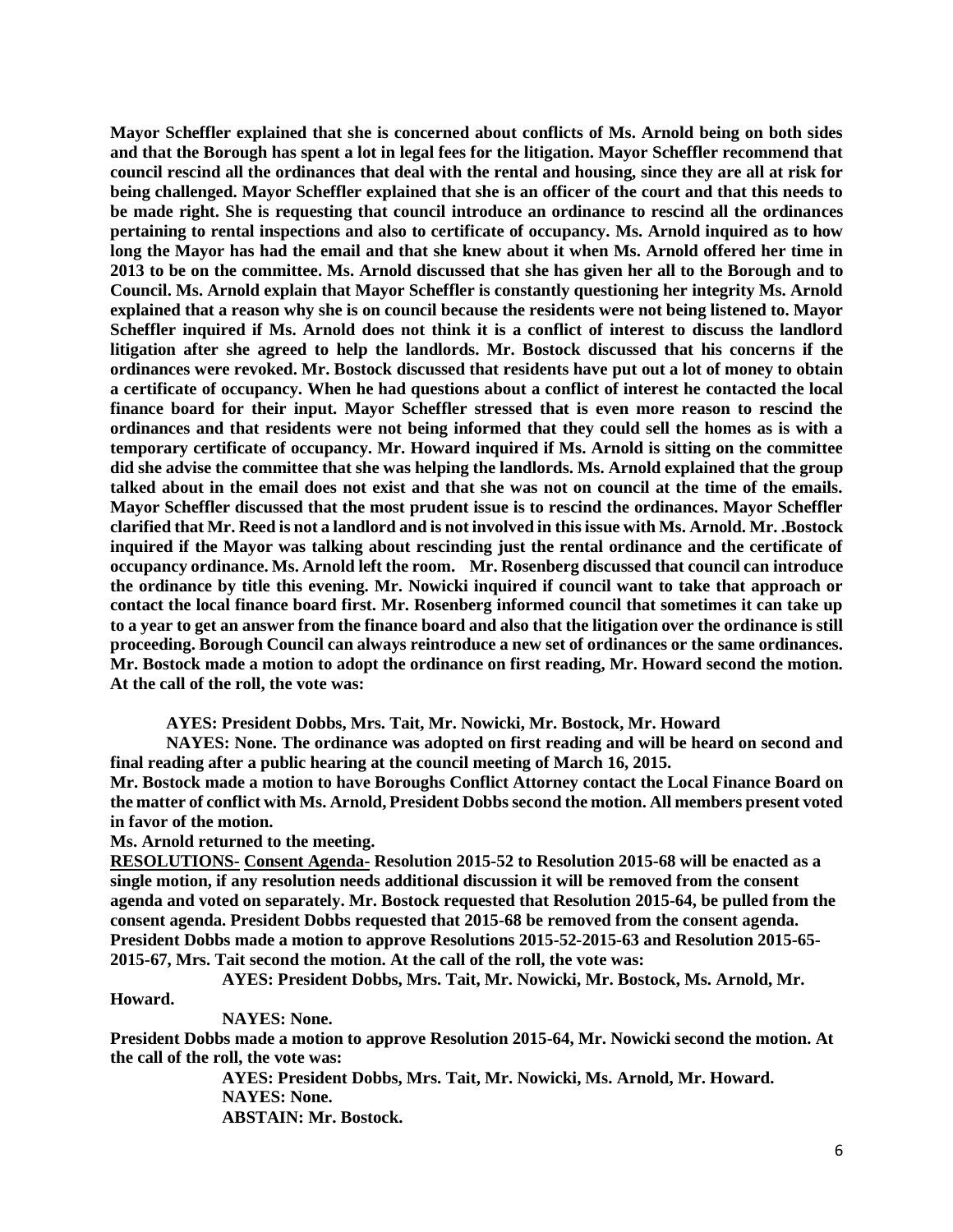**Mr. Nowicki made a motion to approve Resolution 2015-68, Mrs. Tait second the motion. At the call of the roll, the vote was:**

**AYES: Mrs. Tait, Mr. Nowicki, Ms. Arnold, Mr. Howard, Mr. Bostock. NAYES: None. ABSTAIN: President Dobbs.** 

- **A. Resolution 2015-52, Resolution Appointing A Clean Communities Coordinator For The Borough Of Palmyra.**
- **B. Resolution 2015-53, Resolution Appointing A Recycling Coordinator For The Borough Of Palmyra.**
- **C. Resolution 2015-54, Resolution Appointing A Storm water Coordinator For The Borough Of Palmyra.**
- **D. Resolution 2015-55, Resolution Authorizing Appointment Of Richard K. Dreby As Emergency Management Coordinator For The Borough Of Palmyra And Executive Coordinator Of The Joint Emergency Management Council For The Borough Of Palmyra And Riverton.**
- **E. Resolution 2015-56, Resolution Amending Resolution 2015-27 Appointing Crossing Guards For The 2015 Year.**
- **F. Resolution 2015-57 , Resolution Authorizing 2007 Ford Crown Victoria and 2000 MPH Speed Trailer As Surplus Property And Available For Auction.(police).**
- **G. Resolution 2015-58, Resolution Setting The Fee For Police Traffic Yard Signs.**
- **H. Resolution 2015-59, Resolution Authoring A Revision To The Police Contract For Section 12.2 And Authorizing The Mayor To Sign The Revision.**
- **I. Resolution 2015-60, Resolution Authorizing Cancellation Of Property Taxes, Sewer and Liens Due To For In Rem Foreclosed Properties.**
- **J. Resolution 2015-61, Resolution Amending Resolution 2015-48, Establishing Bonds For Municipal Employee.**
- **K. Resolution 2015-62, Resolution Authorizing Lincoln Financial And Borough Of Palmyra Chief Financial Officer To Distribute LOSAP Payment To The Beneficiary of Palmyra Fireman Robert J. Smith.**
- **L. Resolution 2015-63, Resolution Naming Investors Bank As An Official Banking Institution And Depository Of The Borough Of Palmyra.**
- **M. Resolution 2015-64, Resolution Authorizing The Payment Of Bills In The Amount Of \$1,792,262.15 For February, 2015.**
- **N. Resolution 2015-65, Resolution Authorizing The Mayor To Sign A Shared Service Agreement Between The Borough Of Palmyra And The Township Of Willingboro For Animal Control Services.**
- **O. Resolution 2015-66, Resolution Authorizing The Mayor To Sign The Adoption Of Palmyra Police Department Rules And Regulations.**
- **P. Resolution 2015-67, Resolution Authorizing Cancellation Of Municipal Certificate Of Sale for Block 64, Lot 9.01.**
- **Q. Resolution 2015-68, Resolution Authorizing Additional Engineering Services To Environmental Resolutions For Additional Engineering Work For Legion Field and Ethel Hardy Park In The Amount Of \$3,500.**
- **R. Bingo License-Approval of a Bingo License For Independence Fire Co#1.**
- **S. Approval of the Treasurer's Report.**

## **DISCUSSIONS:**

**A. Policy for Veteran Medals. Mr. Nowicki has put together a form and talked to the**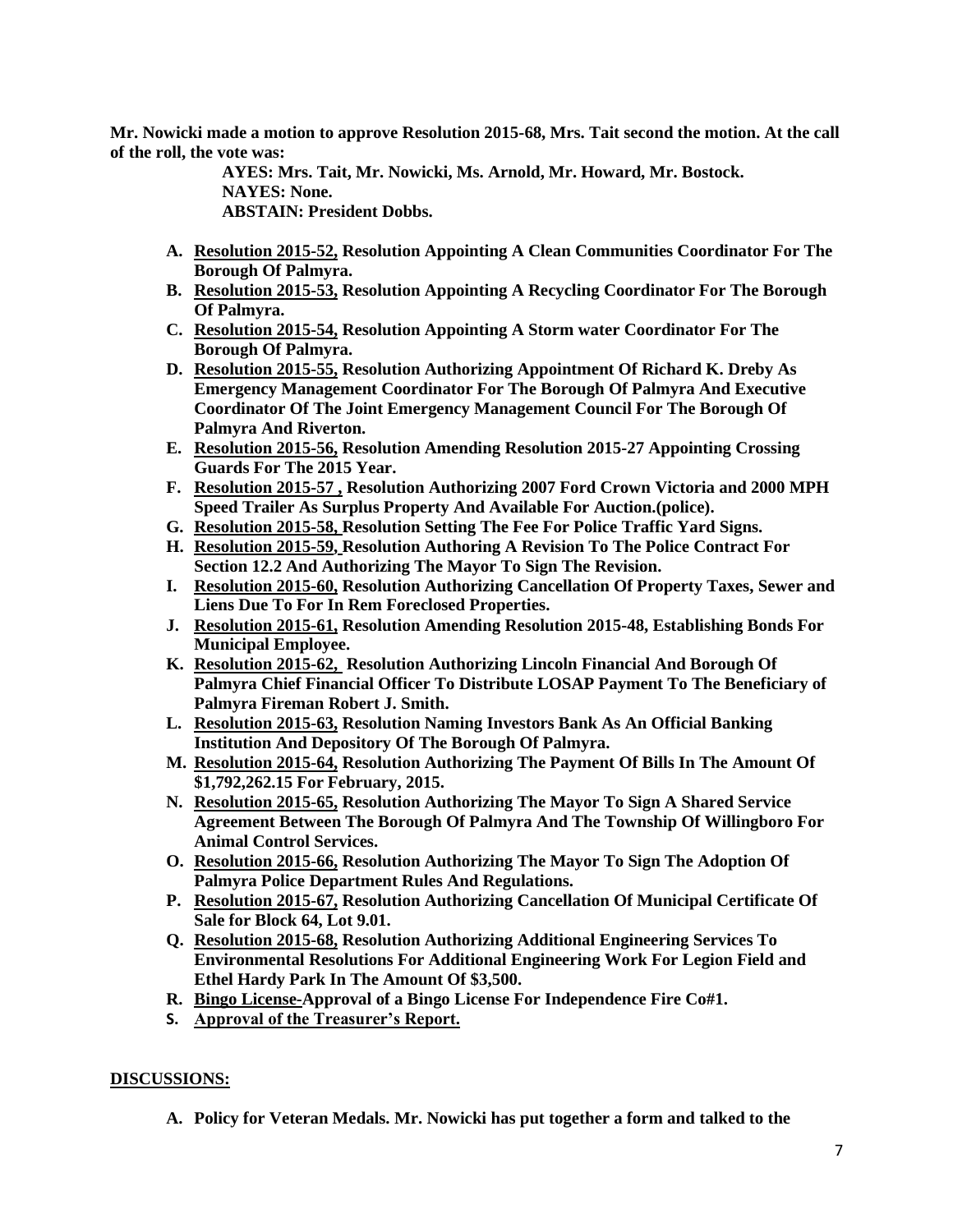**County. The County gives them to current residents of the County. Mr. Nowicki discussed the Borough making them available to residents that currently live in the County. Mr. McElwee discussed that the county spokesman was wrong and that the Freeholders are the main point for the medals. The War Memorial will let the Borough Council make the decision as to who receives the medals. Mrs. Tait inquired as to what the War Memorial Committee recommends. Mr. McElwee would like to see the rules follow the same guidelines as names at the memorial. The person must have been a resident of Palmyra when they enlisted. Mr. Nowicki explained that the committee will go along with whatever Council recommends and that it can always be revised later. Mr. Gural discussed that the order is completed and will be delivered by the end of March. Ms. Arnold recommend adding a space for email addresses on the application.** 

**B. Budget Status. Budget meeting is scheduled for March 7 at 8am. Mayor Scheffler explained that the Governor's office has assured the municipalities that they will get the same aid as last year. Ms. Arnold reported that she had a meeting to discuss some changes to the sign ordinance and ask businesses through the website for suggestions or changes to the ordinance. Ms. Arnold will go out to some of the businesses and ask for their views. There need to be some changes to allow the business to attract customers.** 

**C. Sign ordinance amendments. Ms. Arnold reported that she had a meeting to discuss some changes to the sign ordinance and ask businesses through the website for suggestions or changes to the ordinance. Ms. Arnold will go out to some of the businesses and ask for their views. There need to be some changes to allow the business to attract customers.** 

**D. Bereavement Policy amendments. Mr. Gural explained that there needs to be a few amendments to the bereavement policy to add son-in-laws, daughter-in-laws and grandchildren as immediate family.** 

**E. Codification update-Mr. Gural reported that General Code is near completion on the codification and that the new ordinances are listed by number under codes on the website. They would like to have everything for the code in the next 45 days.**

**F. JIF Elected Officials Seminar-Mr. Gural remind councilmembers that did not attend the JIF meeting in Atlantic City that there is one March 11th in Eastampton.**

**G. Tri-Boro Veterans Property-Mr. Gural reported that the Borough now owns this property and that it has been secured by public works and there is Borough insurance to cover it.** 

**H. Transitional Duty amendment. Mr. Gural explained that the JIF has a revised formula for transitional duty which is the same as light duty for employees that have been injured on the job.** 

**I. Burlington County Bridge Pooled Financing Program-Mr. Gural discussed that the Borough is looking to do permanent financing by the end of the year so they will not be using the pooled financing available through the Bridge Commission.** 

**J. Class attendance/reimbursement policy. Mr. Gural discussed that there needs to be a compressive policy on employees taking educational classes and seminars. The use of comp time and mileage reimbursement need to be regulate through the handbook policies.** 

**K. Ordinance 2012-37 Amending Chapter 230 Of The Code(Yard Waste)-Mayor Scheffler discussed that she is requesting council to take a look at the ordinance that was adopted to require contractors to remove yard waste for the Borough property that they were working for. Mr. Norcross had suggested this ordinance due to the contractor trash affecting the Borough's landfill cost. Mayor Scheffler explained that she has heard from residents that some landscaper do not want to do work in Palmyra because they have to haul away the leaves and brush. The ordinance did provide for seniors and disabled residents to be waived the requirements of the ordinance. Mayor Scheffler would like to see the section of the ordinance about yard waste removed, and leave the construction materials in the ordinance. Mayor Scheffler requested councilmembers review the ordinance for next meeting.** 

**L. New Jersey Transit gate timing. Chief Pearlman discussed that he had notified NJ Transit that a resolution was passed requesting them to look at the timing of the gates. Chief Pearlman has not had a response from NJ Transit and will send them a formal letter. Ms. Arnold**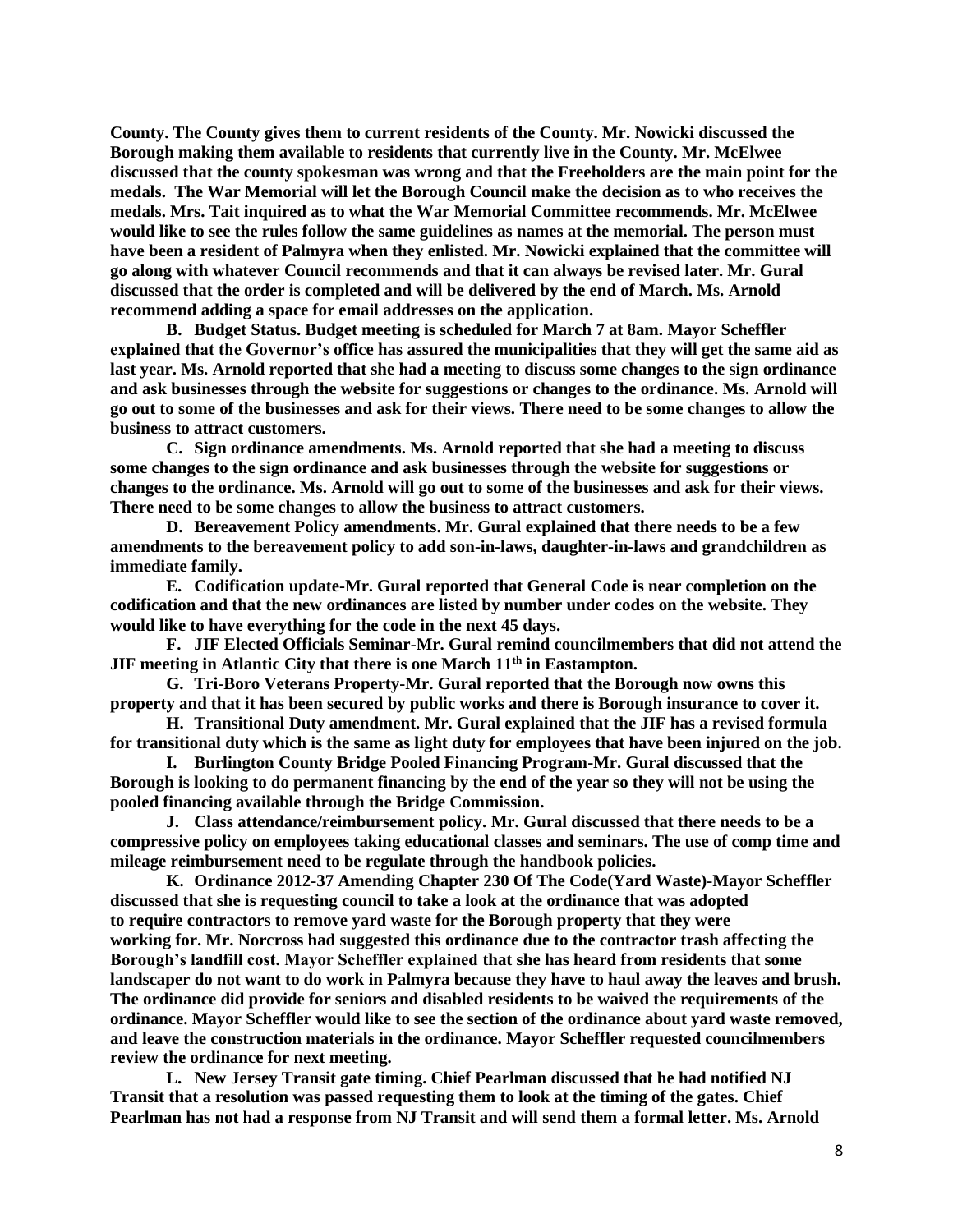**informed the Chief that the gate was down and lights were operating for 7-8 minutes and traffic was backed up. Chief Pearlman explained that in the last month the system has failed and the gates were down for no reason.** 

**M. NJ Local Government Deskbook E-Books-Mr. Gural informed council that the Government Deskbook is now available on line for a small cost if council members would like the E-Book.**

**N. Police Department Annual Report-Chief Pearlman informed council that a copy of the report is on the website under police department. Chief Pearlman has also provided council with a copy of the report.** 

#### **COMMITTEE REPORTS.**

**Construction Department- Ms. Arnold discussed that she and Mrs. Kilmer are working on the sign ordinance and that the construction/code/zoning report is included in everyone's packet. Business Community Development- Mr. Bostock reported that due to the weather he has not had a chance to meet with the business. Mr. Bostock had a meeting with Mark Allen and Councilman Nowicki about the use of solar energy for the Borough.** 

**Public Events. Mrs. Tait reported that the Easter Egg Hunt will be held on March 28 at 9am. The community center board has a flyer out with all of the upcoming events. First Fridays with local artist performing at the center are schedule for the season. Mrs. Tait would like to see a mosaic be created by various groups for the lobby of the center. It would allow anyone or any group interested to participate in the creation of the mosaic. Mrs. Tait inquired as to councils thoughts about the mosaic. Borough Council consensus was that it was ok to proceed with the mosaic. Mrs. Tait discussed that at the school board meeting there was a discussion on the dress code and that it was changed several years ago to identify the students in the school system. The school put a survey on their website asking for opinions. Mrs. Tait explained that the PARCC testing will be starting tomorrow and that her kids have different opinions of the test. Ms. Arnold explained that parents do get the opportunity to opt out of the testing but it will affect the school ratings. Land Use Board-Mrs. Tait reported that there was a meeting held in February with two** 

**applications.** 

**Public Works/Sewer- President Dobbs reported that a copy of the report for public works and sewer has been provided to all councilmembers. The Senior Program is holding a men's day on March 10 to attempt to interest some men into coming out and joining the activities.** 

**Administration/Negotiations/Communications/Public Safety- Mayor Scheffler reported that Congressman Andrews has reached out to her about redevelopers. A lot of residents followed the rules and moved their cars off the street for the snow plow. Chief Pearlman explained that they attempt to notify the owners of the cars before issuing a violations. Mayor Scheffler discussed the memo from Mr. Rosenberg about the OPRA requests. Ms. Arnold explained that she would like to have a copy of the policy and procedures from the police department and would also like to know the policy for transporting prisoners to the prisoners, policy for DWI and traffic stops.**

**Mr. Nowicki thanked public works for the snow and ice removing and that he heard several compliments about the excellent job on the streets. Mayor Scheffler explained that the financial impact of the storm is over 200 hours of overtime. The public works crew works long days and nights during a storm.** 

**Chief Pearlman reported that the department had conduct a Senior Academy one day a week for the seniors involved in the program. Next year he would like to reach out to more seniors in the community. One of the trips was to Central Communications and that everyone who attend receives a certificate.**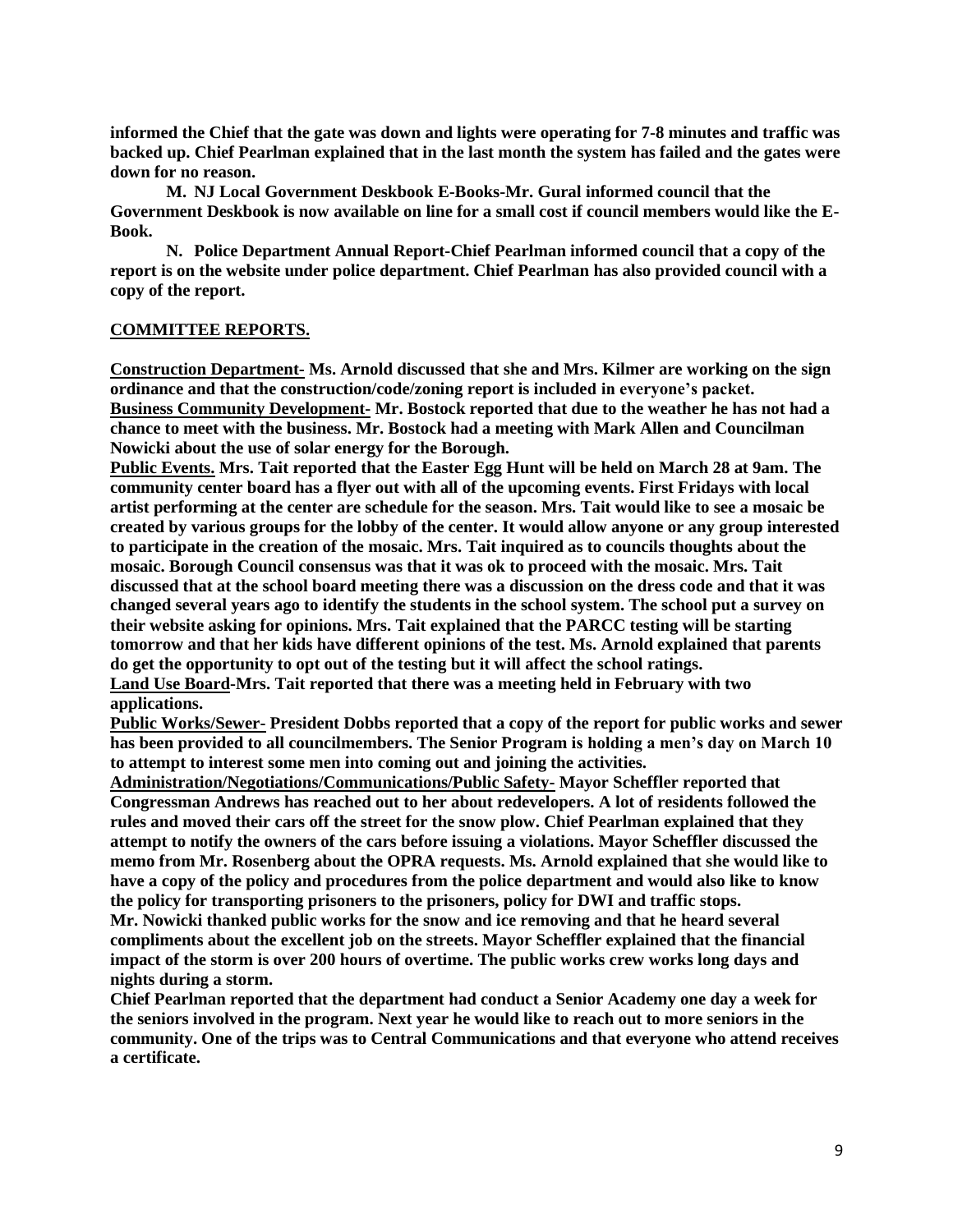**ADMINISTRATOR REPORT. Mr. Gural discussed that he would like to have Mr. Rosenberg review the two ordinances on parking of vehicles during a snow emergency. The two ordinances do not seem to mesh.** 

**PUBLIC COMMENTS. President Dobbs made a motion to open the meeting to the public, Mrs. Tait second the motion. All members present voted in favor of the motion.**

**Mr. Rader-Harbour Drive inquired if the appointments on the agenda were new appointments and were they paid appointments. Mayor Scheffler explained that these position were held by Mr. Ryan annually with no additional pay. Mr. Rader inquired if Ordinance 2013-2 required a motionto hold it. Mrs. Sheipe explained that the Ordinance was not introduced and that it was pulled from the agenda by the Mayor.** 

**Mr. Reed-Temple Blvd. discussed that his mother's house on Pear Street was not left as an eyesore and that his mother left the house to go into a nursing home. There is a vehicle in the driveway so that the house did not look empty and they would take his mother from time to time to visit the house. At 35 Pear Street there is a vacant house and the grass never gets cut and it is strewn with broken glass. Mr. Reed explained that the Borough should look at their building, the rain gutters are coming off, the steps are broken and the paint is peeling on the outside. Mr. Reed discussed that he had heard that the Mayor had a meeting with several real estate agents and requested that certificate of occupancy inspections be held until they can meet again. Mr. Reed explained that he had a buyer the first week of March and had to pay for the inspection on March 10th. Mrs. Kilmer never informed him about a temporary certificate. Mayor Scheffler replied that they are reviewing the ordinances on the issue that were adopted. Mr. Reed discussed that the Mayor should not have gone after Ms. Arnold in this venue.** 

Mrs. Jones.-5<sup>th</sup> Street-requested that council speak into their microphones so that everyone can **hear. Mrs. Jones invited the Mayor and Council to attend the Men's Day on March 10th. The Senior Program has 96 members and that the center is used every day but Monday. The police academy was a good program and it was all women who attended. Mrs. Jones informed council that she has the entire schedule for the year on a calendar.** 

**Mr. Rader-Harbour Drive-discussed that he has a suggestion that you should consider the source and ignore the text.** 

**Mr. McElwee-Columbia- thanked Council for the brine truck it has made a lot of difference on the roads. Yellow Ribbon will be at the Charles Street with a presentation and also collecting can goods from the students.** 

**No one else wishing to be heard, Mrs. Tait made a motion to close the public portion, Mr. Bostock second the motion. All members present voted in favor of the motion.** 

**CLOSED SESSION. Resolution No. 2015-69 Resolution Excluding The Public From Certain Meetings Pursuant To Section 8 Of The Open Public Meeting Act C. 231 P.L. 1975. (Litigation and personnel) Mrs. Tait made a motion to approve the resolution, Mr. Nowicki second the motion. At the call of the roll, the vote was:**

**AYES: President Dobbs, Mrs. Tait, Mr. Nowicki, Mr. Bostock, Ms. Arnold, Mr. Howard. NAYES: None.**

**Council went into executive session at 8:44 pm.**